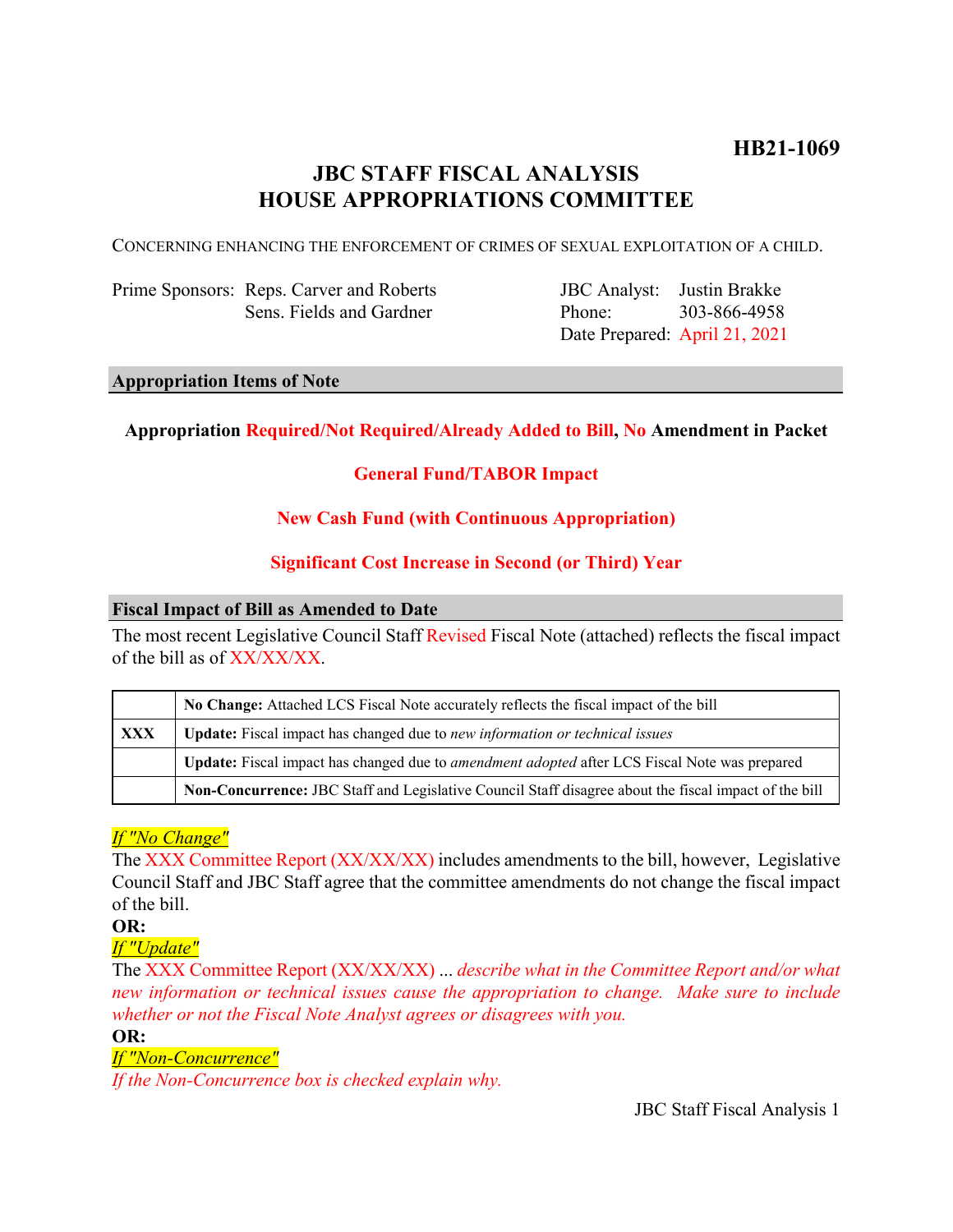# **HB21-1069 JBC Staff Analysis**

#### **Amendments in This Packet for Consideration by Appropriations Committee**

| Amendment   | <b>Description</b>                                               |
|-------------|------------------------------------------------------------------|
| J.XXX       | Staff-prepared appropriation amendment                           |
| L.XXX       | Bill Sponsor amendment - does not change fiscal impact           |
| L.XXX/J.000 | Bill Sponsor amendment - changes fiscal impact and appropriation |

#### **OR:**

# **Amendments in This Packet for Consideration by Appropriations Committee**

| <b>Amendment</b> Description |  |
|------------------------------|--|
| None.                        |  |

### **Current Appropriations Clause in Bill**

The bill requires but does not contain an appropriation clause.

**OR:**

The bill includes an appropriation clause that...

#### **OR:**

The bill includes an appropriation clause that *(describe its deficiency).*

**OR:**

The bill neither requires nor contains an appropriation clause for FY 20XX-YY.

# **Description of Amendments in This Packet**

**J.00X** Staff has prepared amendment **J.XXX** (attached) to add a provision appropriating a total of \$ to the Department of for FY 20XX-YY, including \$ General Fund and \$ cash/reappropriated funds from \_\_\_\_\_\_. This provision also states that the appropriation is based on the assumption that the Department will require an additional YY.Y FTE <and/or the Department will receive  $\$  federal funds to implement the act>.

# **OR:**

**J.00X** Staff has prepared amendment **J.XXX** (attached) to change the existing clause to appropriate....

**OR:**

**L.00X** Bill Sponsor amendment **L.XXX** (attached) ...

#### **OR:**

# **L.XXX and J.YYY**

Bill Sponsor amendment **L.XXX** (attached) ...

#### **Points to Consider**

*Subheading*

JBC Staff Fiscal Analysis 2